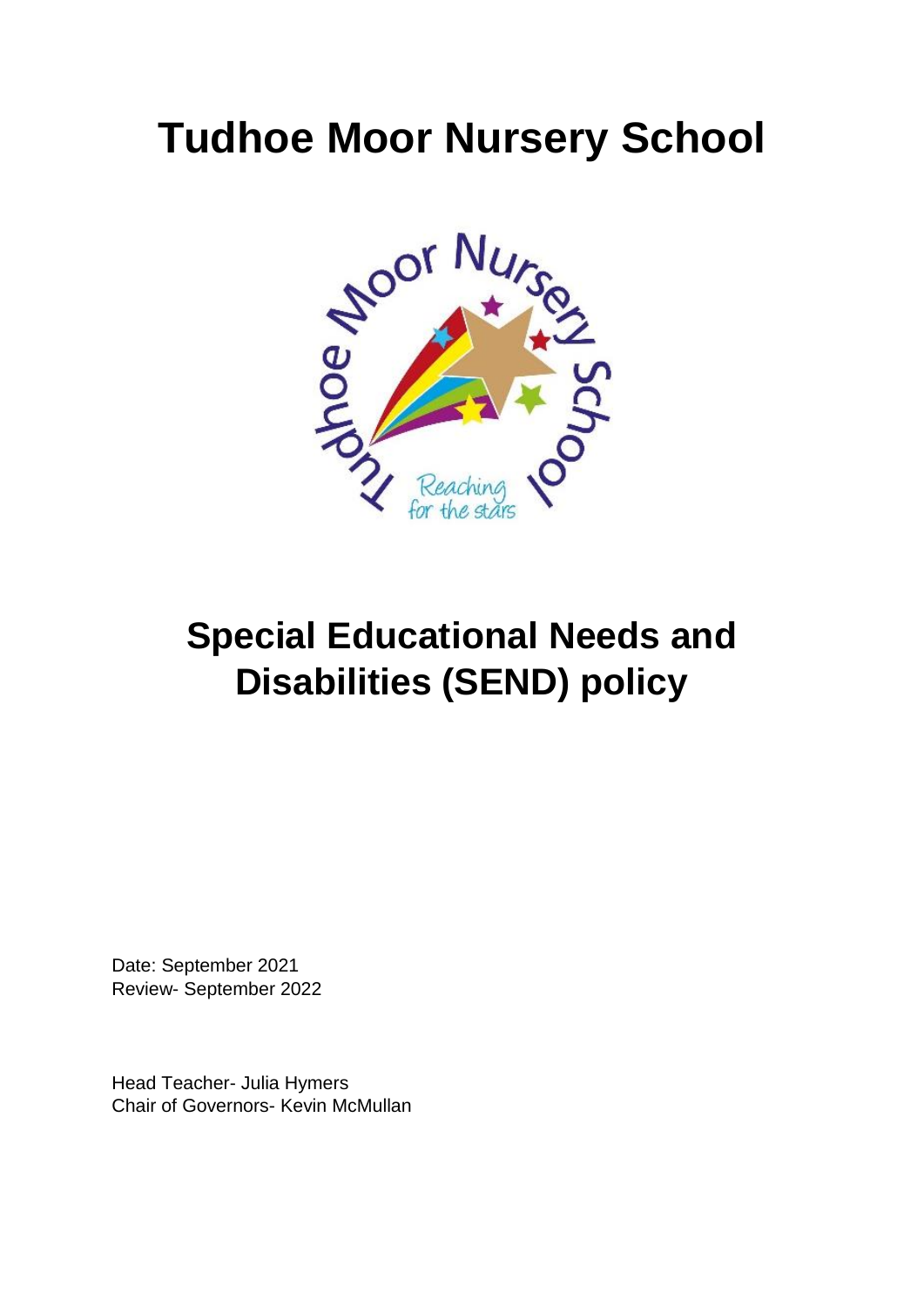# **RATIONALE**

#### Single Equality Scheme:

'Every child deserves to be safe and loved and have a healthy childhood, free from harm; and every child should have the chance to make the most of their talents and fulfil their potential.'

#### **Underpinning principles**

Children, young people and families should experience well-co-ordinated assessment and planning leading to timely, well-informed decisions. The following general principles underpin effective assessment and planning processes:

#### **a) Participation in decision-making:**

• Children, young people and their parents are key partners in the process, and their views on how, when and to what extent they would like to engage must be taken into account. They should feel confident that they will be listened to and their opinions will be valued.

• Practitioners in all services involved in the assessment and planning process need to be skilled in working with children, parents and young people to help them make informed decisions. All practitioners should have access to training so they can do this effectively.

#### **b) Support for children/young people and parents:**

• Local authorities, health agencies and other agencies must work with parents and young people to understand how best to minimise disruption to the child, young person and their family. For example, multiple appointments should be co-ordinated or combined where possible and appropriate, and some children and young people may need special arrangements for appointments.

• Local authorities must provide all parents, children and young people with impartial information, advice and support in relation to SEN, including the statutory assessment process, EHC plans and personal budgets. This should include key working and, as appropriate, an Independent Supporter.

• Local authorities should have early discussions with parents or the young person about what the assessment and planning processes will involve, and the range of options that will be available, such as different types of educational institutions and their right to request personal budgets. The local authority must provide information, advice and support in understanding what a personal budget entails and how it can be used.

#### **c) Co-ordination:**

• Local authorities are responsible for ensuring that there is effective co- ordination of the assessment and planning process. This is a separate function from the provision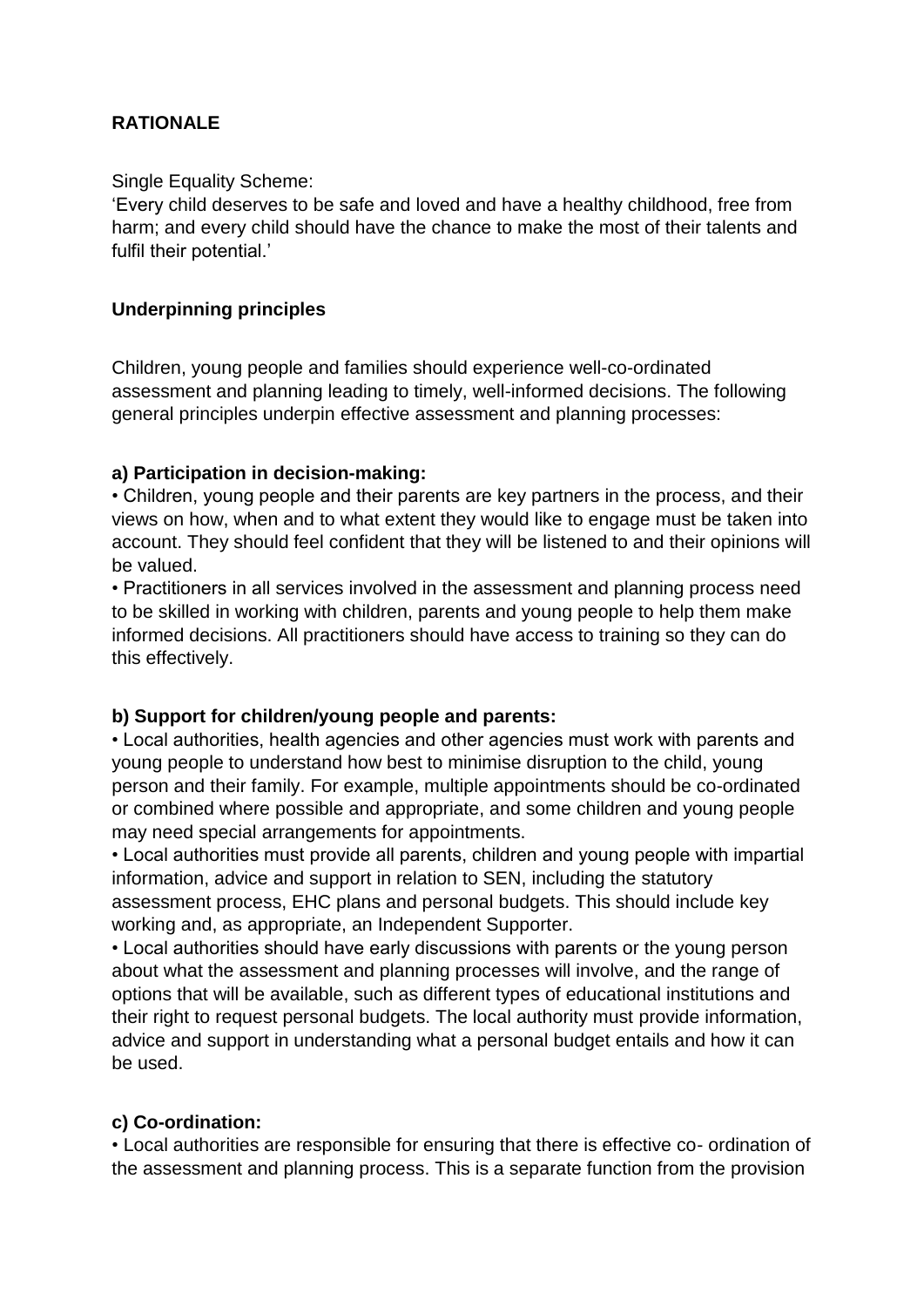of impartial information, advice and support). The co-ordination should include:

- Co-ordination and mediation of professional input;
- Planning the process to meet the needs of children, parents and young people;
- Arranging meetings; and
- Keeping the parent or young person informed.

The assessment and planning process should actively be supported by senior leadership teams monitoring the quality and sufficiency of assessments through robust quality assurance systems. Families should have confidence that those overseeing the assessment process will be impartial and act in their best interests.

# **d) Sharing information:**

• Information sharing is vital to support an effective assessment and planning process which fully identifies needs and outcomes and the education, health and care provision needed by the child or young person. Information can be shared if there are agreed local processes designed to meet specific legal requirements about confidentiality, consent and security of information.

• Agencies should work together to agree local protocols for information collection and management so as to inform planning of provision for children and young people with SEN at both individual and strategic levels.

• As far as possible, there should be a 'tell us once' approach to sharing information during the assessment and planning process so that families and young people do not have to repeat the same information to different agencies, or different practitioners/services within each agency.

• Local authorities must discuss with the child's parent or the young person what information they are happy for the local authority to share with other agencies.

# **e) Timely provision of services:**

• Where particular services are assessed as being needed, such as those resulting from statutory social care assessments under the Children Act 1989 or adult social care legislation, their provision should be delivered in line with the relevant statutory guidance and should not be delayed until the EHC plan is complete.

# **f) Cross-agency working:**

• Joint working between local authorities and CCGs in the development of an EHC plan supports the provision of effective services for children and young people with SEN.

#### **Consideration should be given to:**

• The range of professionals across education, health and care who need to be involved and their availability;

- Flexibility for professionals to engage in a range of ways;
- Allowing professionals to feedback on the process, and its implementation, to support continual improvement.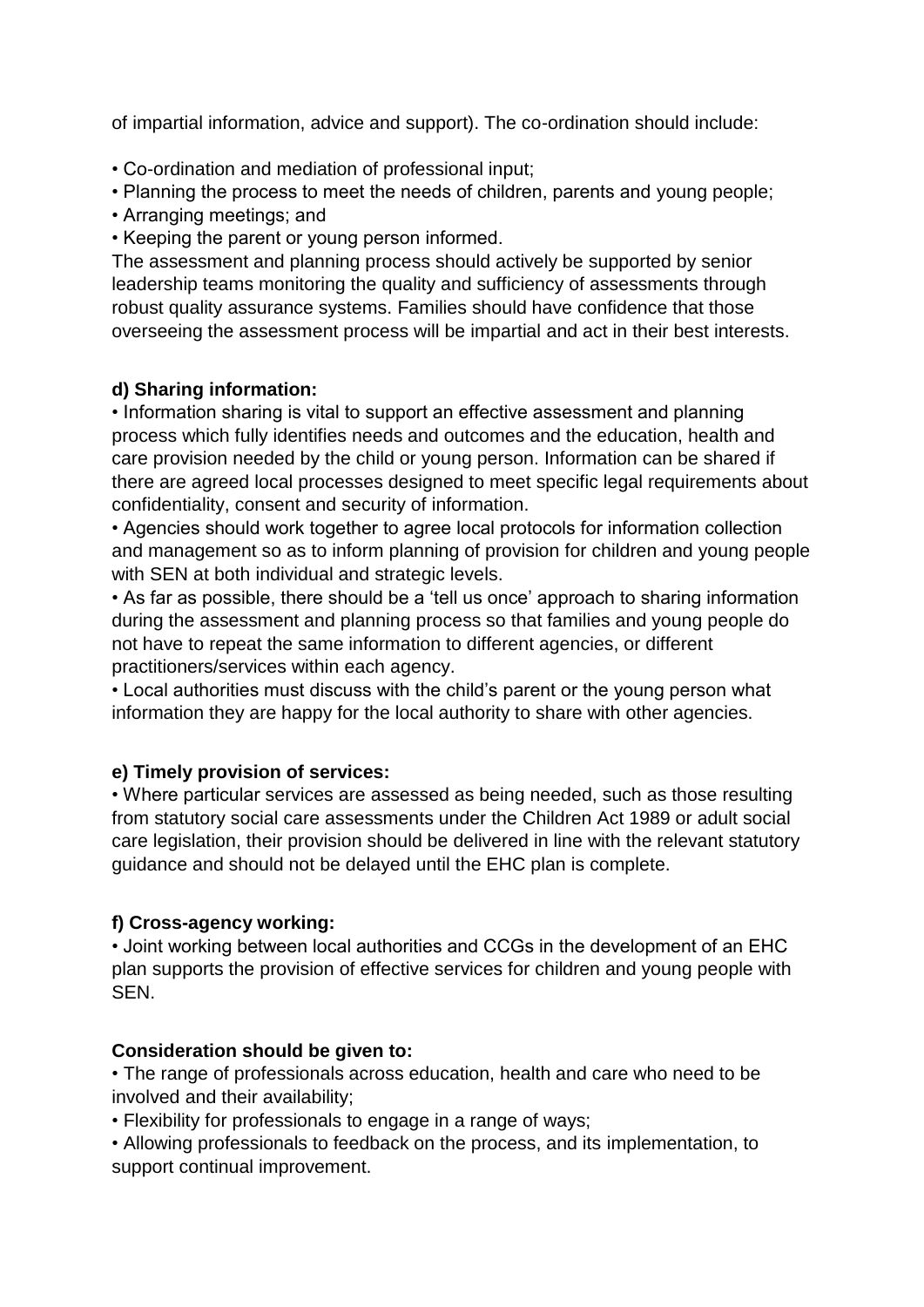# **g) Looked after children:**

• Local authorities should be particularly aware of the need to avoid any delays for looked after children and work to carry out assessment in the shortest possible timescale. Addressing a looked after child's SEN will be a crucial part of avoiding breakdown in their care placement.

This policy should be read in conjunction with equality policies.

#### **Definition of Special Educational Needs**

A child or young person has SEN if they have a learning difficulty or disability which calls for special educational provision to be made for them. A child of compulsory school age or a young person has a learning difficulty or disability if they:

a) have a significantly greater difficulty in learning than the majority of others of the same age; or

b) have a disability which prevents or hinders them from making use of educational facilities of a kind generally provided for others of the same age in mainstream schools or mainstream post-16 institutions.

A child under compulsory school age has special educational needs if they fall within the definition at (a) or (b) above or would so do if special educational provision was not made for them (Clause 20 Children and Families Act).

# **Definition of disability**

Many children and young people who have SEN may have a disability under the Equality Act 2010 – that is '…a physical or mental impairment which has a long-term and substantial adverse effect on their ability to carry out normal day-to-day activities'. This definition provides a relatively low threshold and includes more children than many realise: 'long-term' is defined as 'a year or more' and 'substantial' is defined as 'more than minor or trivial'. This definition includes sensory impairments such as those affecting sight or hearing, and long-term health conditions such as asthma, diabetes, epilepsy, and cancer. Children and young people with such conditions do not necessarily have SEN, but there is a significant overlap between disabled children and young people and those with SEN. Where a disabled child or young person requires special educational provision they will also be covered by the SEN definition.

A child must not be regarded as having a learning difficulty solely because the language or form of language of the home is different from the language in which he or she is or will be taught. Special educational provision means:

(a) for a child over two, educational provision which is additional to, or otherwise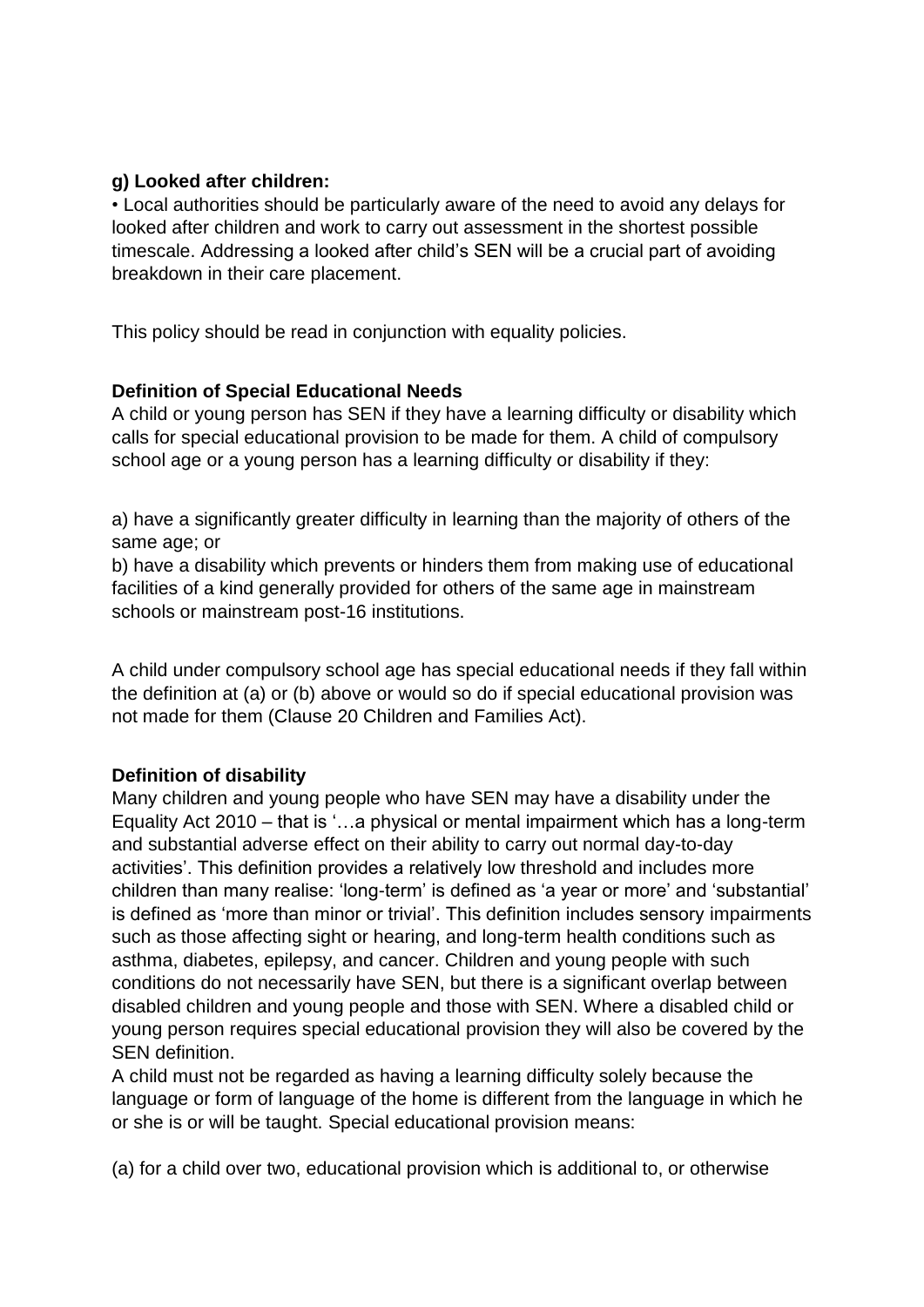different from, the educational provision made generally for children of the child's age in maintained schools, other than special schools, in the area (b) for a child under two, educational provision of any kind.

# **Aims**

• To promote and value diversity and differences – whether or not there is a diverse population locally.

• To ensure that all staff are aware of the need to identify children with special educational needs as early as possible.

• To be aware of the individual needs of all children who have any type of learning difficulty and to provide suitable experiences to satisfy those needs.

• To ensure that parents/carers are involved in the setting of Support Plans for their child.

• To ensure that parents/carers are informed of the school's Special Educational Needs Policy.

• To ensure that parents/carers are fully informed of their child's progress and development.

• To ensure that children with special educational needs are included within the school as a whole (whenever practically possible).

• To ensure that staff are actively engaged in monitoring, assessing and recording the progress of children with special educational needs.

• To ensure that all staff work towards closing the achievement gap between disadvantaged children and particularly between both boys and girls

• To ensure that more able children have their learning needs met through offering challenging activities and resources

• To ensure that all children have an equal right to be listened to.

# **SENCO Roles and responsibilities**

The Head Teacher is responsible for managing the day-to-day running of provision for all children, including those with diverse additional needs. She is SENCO and manager of the Outreach provision, with overall responsibility for the day-to-day implementation of the Equality and Diversity Policy: Special Educational Needs:

• Liaising with and advising fellow staff and parents/carers.

• Co-ordinating provision for children with special educational needs.

• Maintaining the school's special educational needs register and overseeing the records of all pupils with special educational needs.

• Contributing to the in-service training of staff.

• Liaising with external agencies including the educational psychology service and other support agencies, medical and social services and voluntary bodies.

- Organising regular reviews.
- Ensuring that appropriate Support Plans are in place.

• Monitoring the effectiveness of Outreach workers by liaison with the associated settings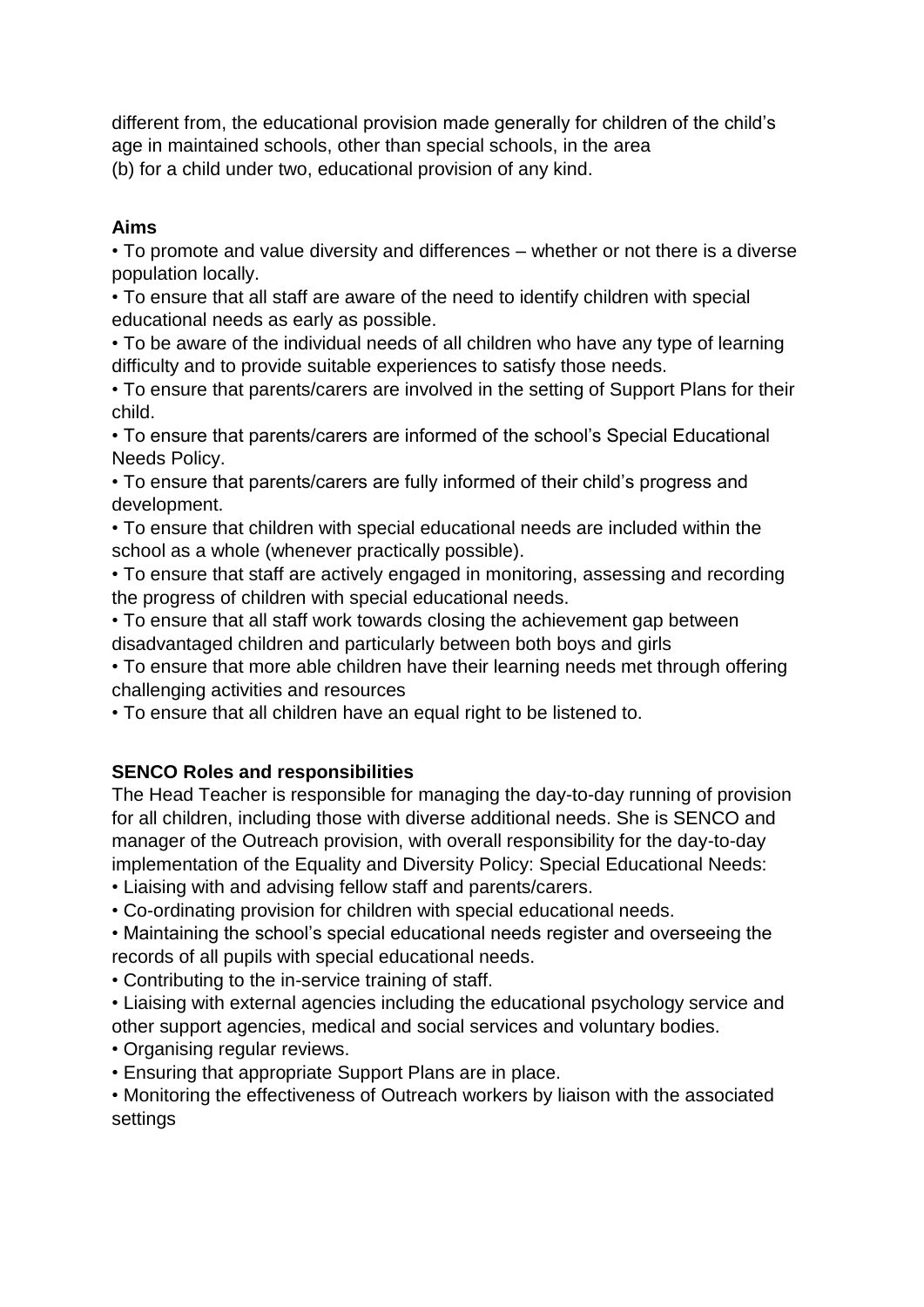#### **Identifying needs in the early years**

*5.28 Where a child appears to be behind expected levels, or where a child's progress gives cause for concern, practitioners should consider all the information about the child's learning and development from within and beyond the setting, from formal checks, from practitioner observations and from any more detailed assessment of the child's needs.*

Early years providers should consider information on a child's progress across the prime areas. Within Durham the local authority assessment package supports practitioners in recording and monitoring the progress of individual and groups of children. This can assist in supporting practitioners in the early identification of an emerging need and/ or delay in a child's development.

Where any specialist advice has been sought from beyond the setting, this should also inform decisions about whether or not a child has SEN. All the information should be brought together with the observations of parents and considered with them.

*5.29 A delay in learning and development in the early years may or may not indicate that a child has SEN, that is, that they have a learning difficulty or disability that calls for special educational provision. Equally, difficult or withdrawn behaviour does not necessarily mean that a child has SEN. However, where there are concerns, there should be an assessment to determine whether there are any causal factors such as an underlying learning or communication difficulty. If it is thought housing, family or other domestic circumstances may be contributing to the presenting behaviour, a multi-agency approach, supported by the use of approaches such as the Early Help Assessment, should be adopted.*

In Durham this may be supported by **First Contact** (**Tel 03000 267979**) who will triage information using the Early Help assessment and will identify the level of need. They will then refer to the most appropriate professional or service. Where progress gives cause for concern, practitioners should work in partnership with parents and/or carers to develop a plan to ensure children with SEN receive the right levels of support for their future learning and development.

Early years settings should adopt a graduated approach involving a cycle of assessment, planning, doing and reviewing their actions in increasing detail and with increasing frequency to identify the best way of securing good progress, as detailed overleaf.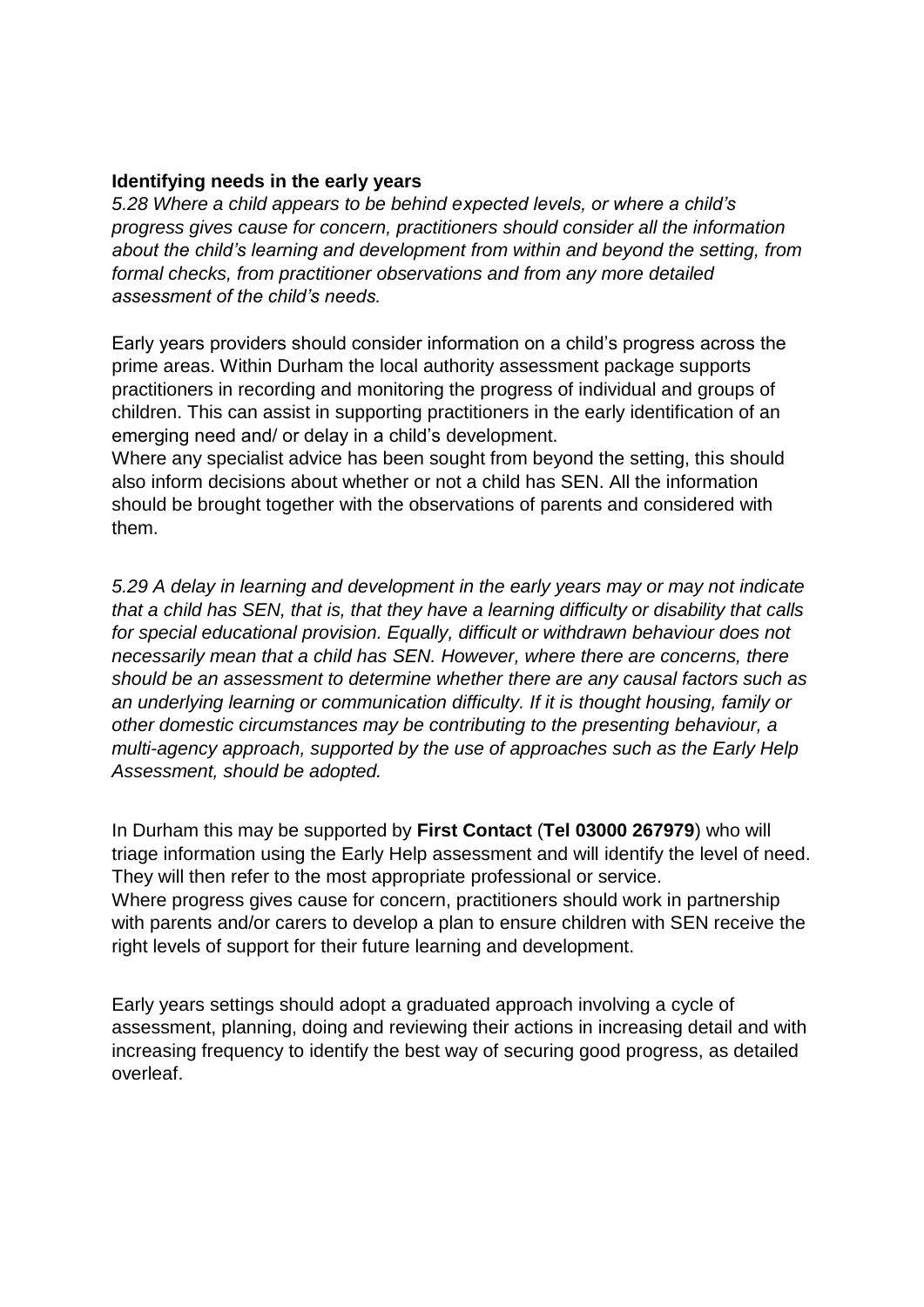# **The graduated approach in the Early Years is:**

Early years providers should establish a clear analysis of a child's needs. This will draw on practitioner assessments and experience of the child as well as progress, attainment and behaviour information;

• The key person or SENCO should record any concerns raised by the parent and compare them against their own assessment and information about the child's development • It will draw on an individual's development in comparison to their peers, the views and experience of the parents and child

and advice from external support services;

• There must be a regular review of the assessment;

• Support must be matched to the needs of the child.

When an early years provider makes decisions that a child needs support, they must inform the child's parents/carers • The key person and SENCO should agree, in consultation with parents and the child the interventions and support arrangements as well as the expected impact on progress, development or behaviour and inform all staff who work with the child. These will be written into a Special Educational Needs Support Plan

• The support and intervention should be based on reliable evidence of effectiveness and provided by staff with sufficient skills and knowledge.

• The key person remains responsible for working with the child;

• Any support and intervention should be based on reliable evidence of effectiveness and provided by staff with sufficient skills and knowledge.

• The key person and SENCO should review the effectiveness of the support by the agreed date;

• The impact and views of parent and child should feed back into the analysis of the child's needs;

• If outreach practitioners are working with a child in an early years setting, they should be involved

• Targets set may be school based, set by outside agencies or suggested by parents/carers.

• Reviews may be set up at any time during the school year to discuss the needs of the child or to review any existing statement. The special educational needs coordinator will set review dates and invite everyone who has been, or will be, involved. The views of the parents/carers are sought and valued. Recommendations are given and appropriate action is decided upon. A date is then set for the next statutory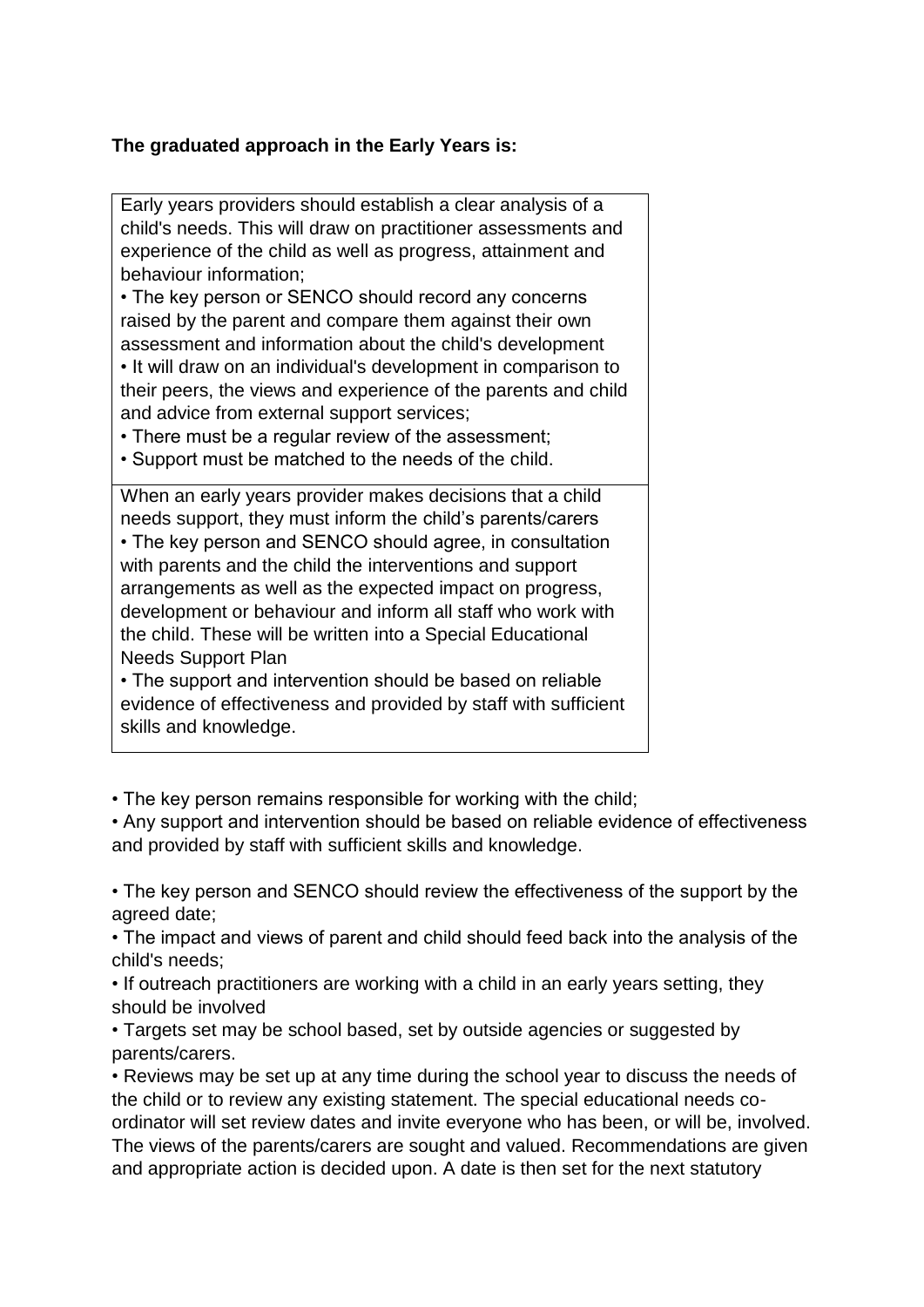annual review (6 monthly informal reviews are held for children under 5 years of age).

• Governors monitor and review the school's Equality and Diversity Policy: Special Educational Needs. They are kept up to date about the school's provision including funding, equipment and deployment of personnel at termly governors' meetings. • Transition – children with additional needs will be offered more visits from our nursery to school. This will be arranged on an individual basis to suit the child, parents and the receiving school.

#### **Requests for Statutory Assessment**

*5.49 Where despite the setting having taken relevant and purposeful action to identify, assess and meet the special educational needs of the child, the child has not made expected progress; the setting should consider requesting an Education Health Care needs assessment. (See chapter 9 of the SEND Code of Practice for guidance relating to specific age ranges)*

#### **In-service training**

All staff will have the opportunity to participate in relevant in-service training in order to broaden and develop their knowledge of special educational needs and to keep abreast of current research and issues. This may be provided by the Local Authority or other outside organisations.

#### **Writing, review and monitoring**

This policy will be reviewed regularly in school and then shared with the governing body at meetings and with parents via the school website. The school has a review timetable for all policies and this policy is included. Subsequent changes will become the focus of staff and governor meetings.

#### **SEN Short Note**

Individual children's progress throughout the Nursery is monitored carefully, where a child is not making progress generally or in a specific area, parents will be invited into school to discuss their child's progress and achievements and an SEN short note form will be completed. This note explains any concerns and relevant support being given, different opportunities and/or approaches to learning will be recorded and a timescale for checking progress agreed. If these interventions do not meet the child's needs, parents will be invited to complete an SEN Support Plan with Early Years staff.

#### **SEN Support Plan**

A meeting will be organized with the child's parents, SENCO, Key Person and/or Headteacher. The meeting will collect all relevant information about the child. During this meeting, the SENCO, teaching staff and parents will discuss and decide together the 'action' to help the child's progress, e.g. extra adult support, special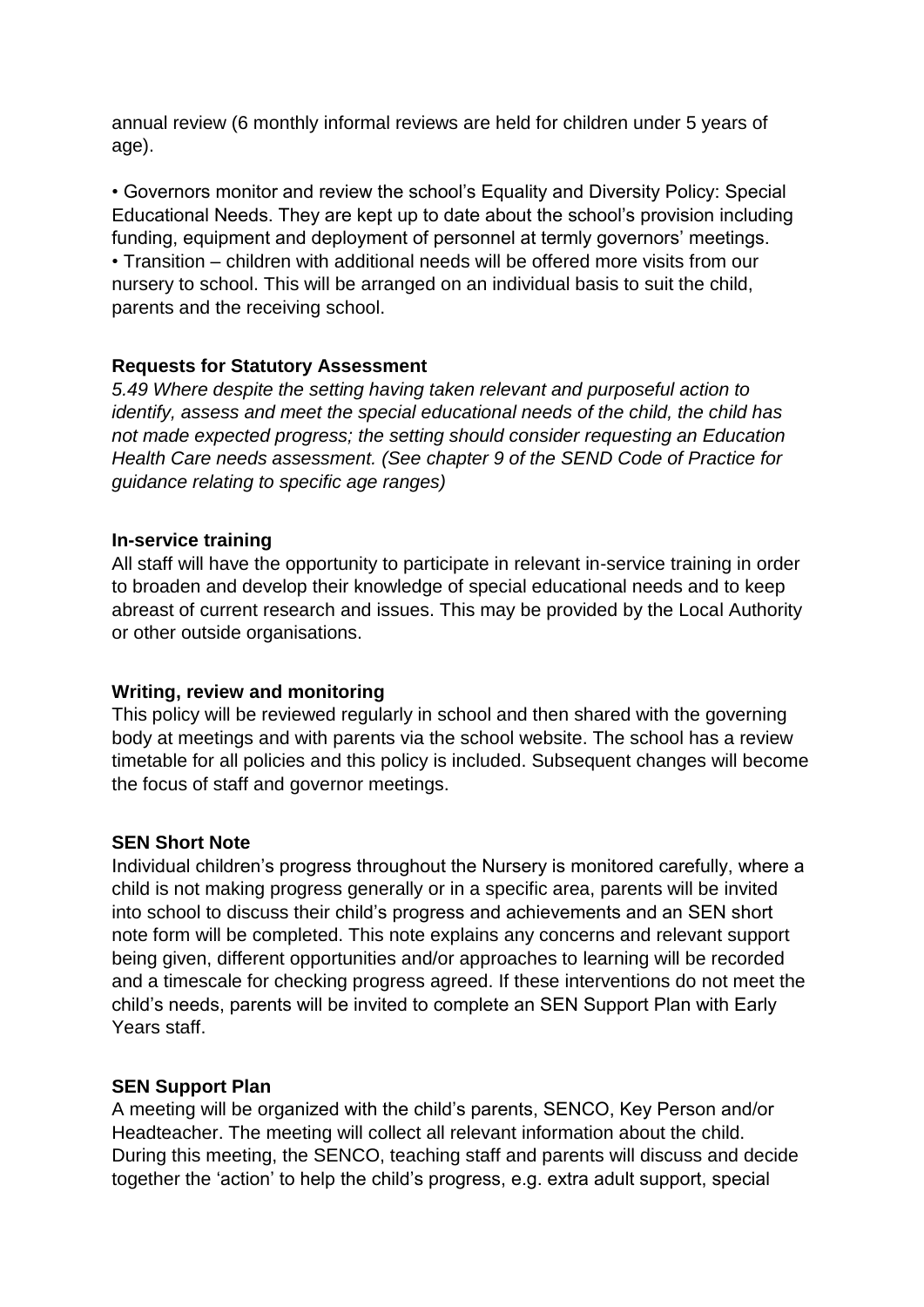equipment, individual or group support etc. Strategies are discussed and agreed for the SEN Support Plan.

This will show-

- Specific short term targets
- Teaching strategies to be used
- The provision put in place
- When the plan will be reviewed
- The desired outcome of the action

The plan will be discussed with the child, if appropriate.

The SEN Support Plan will be reviewed at least two times a year with the parents. If a child does not make significant progress and continues to work below expected levels or has emotional/behavioural difficulties which affect learning, despite having received an additional individual support programme, further meetings with parents and other agencies will agree further action.

# **Further Support**

It may be agreed at the meeting to refer to different specialist agencies for support and advice.

It may be decided to approach the Local Authority for additional Outreach Support for the child.

It may be decided that an Educational Health Care Plan (EHC) is an appropriate referral to meet the child's needs.

When children are identified as having additional needs and require special educational provision through the LA they can receive additional support from a Learning Support Officer or funding may be awarded to the school in order that an additional member of staff is employed. The staffing is allocated depending on a need scale  $0.1 - 0.5$  (0.5 being the highest)

# **School Request for an Education, Health, Care Plan**

Where a request for an Education, Health, Care Plan is made by us to the Local Authority, the child will have demonstrated significant cause for concern. The LA will need information about the child's progress over time, and will also need documentation in relation to the child's special educational needs and any action taken to deal with those needs, including any resources or special arrangements put in place.

We will provide this evidence through the SEN short note, SEN support plan and SEN support plan plus. This information may include-

- Individual education plans for the pupil
- Records of regular reviews and their outcomes
- The pupil's health, including the child's medical history where relevant
- Early Years Foundation Stage attainments
- Educational assessments, for example from an advisory specialist support teacher or an Educational Psychologist
- Views of the parent and of the child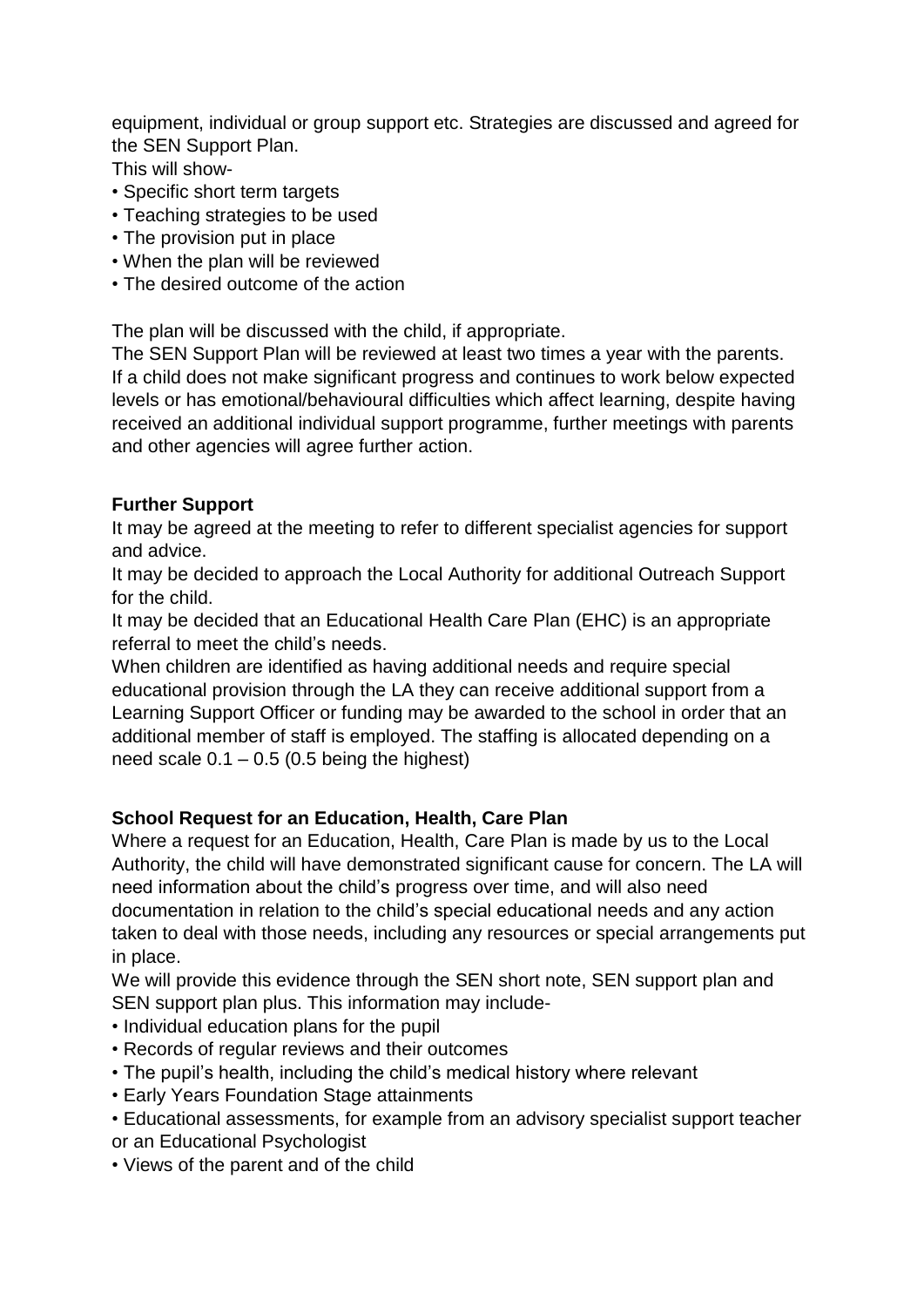• Involvement of other professionals such as health, social services or the education welfare service

A child will be brought to the LA's attention as possibly requiring an assessment through the request by the child's school, from a parent or a referral by another agency. Where the evidence presented to the LA suggests that the child's learning difficulties have not responded to relevant and purposeful measures taken by the school and external specialists and may call for special educational provision which cannot reasonably be provided within the resources normally available to mainstream schools,

the LA will consider the case for an EHC Plan to be issued to meet the child's special educational needs. Assessment for an Education, Health, Care Plan involves a case worker from the LA, meeting with parents, the child's school and, wherever possible, other agencies. During this meeting the views of the parents and child will be sought. During this meeting the purpose of the My Story document will be discussed, along with the personalized budget, details of the assessment process and time scales.

The LA may decide that the degree of the pupil's learning difficulty and the nature of the provision necessary to meet the child's special educational needs is such as to require the LA to determine the special educational needs through an Education, Health, Care Plan. This will include

- The pupil's name, address and date of birth
- Details of all the pupil's special needs

• Identify the special educational provision necessary to meet the pupil's special educational needs

- Identify the type and name of the school where the provision is made
- Include relevant non-educational needs of the child
- Include information on non-educational provision

All children with EHCP's will have short term targets set for them that have been established after consultation with parents, child and include targets identified in the statement of special educational need. These targets will be set out in an SEN Support Plan and be implemented, at least in part and as far as possible, in the normal nursery setting.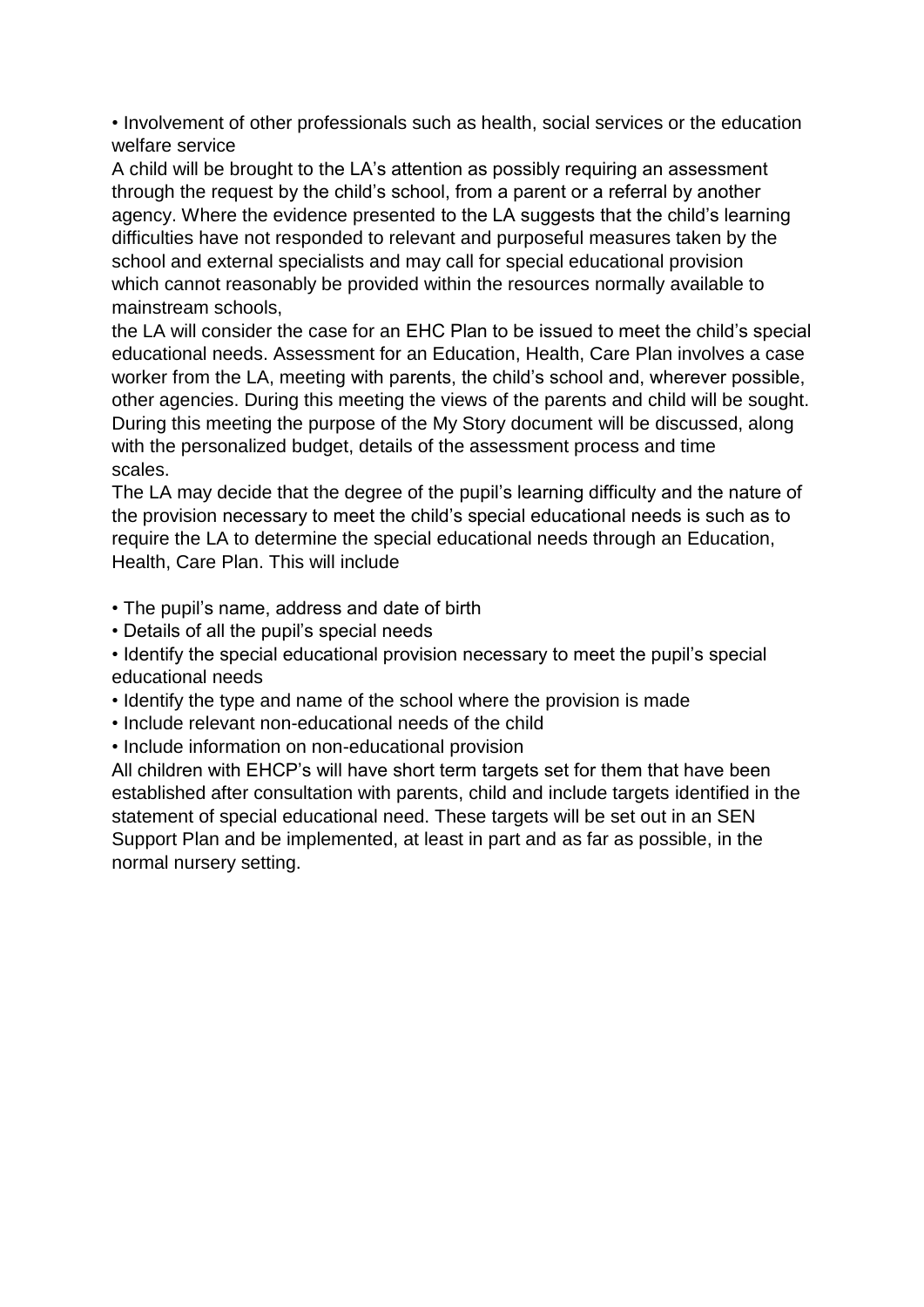# Appendix 1 **Four areas of SEN**

# **The four primary areas of special educational need (SEN)**

Even the most detailed guidance cannot fully reflect the complexity and subtlety of individual pupils' needs, and the implications of these for education. The determining factor for a child or young person being identified as having SEN must be educational issues. Children and young people may have other difficulties such as housing, family or other domestic circumstances which should be addressed through a multi-agency approach using the Early Help assessment. In County Durham, this is provided by the ONE Point Service.

The definition of SEN set out in the Code of Practice is deliberately broad due to the wide spectrum of difficulties that can lead to a child or young person experiencing problems in learning. The Code of Practice narrows this spectrum into four areas of SEN, with the intention of helping schools and others to plan their provision and to focus on relevant and high quality interventions:

# **The four primary areas of special educational need are:**

- **1. Communication and Interaction;**
- **2. Cognition and learning;**
- **3. Social, emotional and mental health;**
- **4. Sensory and/or Physical**

# **Individual needs which do not constitute SEN**

The needs described below are not, in themselves, indicators of a child or young person having SEN. Some children may, however, have SEN in addition to these needs.

# **a) Attendance**

Attendance may be affected for a variety of reasons and should be addressed through school and LA policies.

# **b) Specific medical difficulties**

Where children have specific and potentially serious medical conditions (e.g. allergies, diabetes, epilepsy) it is important that staff know what should be done to ensure their general wellbeing, and how to deal with emergencies. Where such difficulties have no impact on the child's general educational progress they do not constitute a special educational need.

# **c) Minor/short term difficulties**

A block of treatment – such as physiotherapy or speech and language therapy – following an accident does not constitute a special educational need when the difficulty is known to be relatively short term, and has no impact on general educational progress.